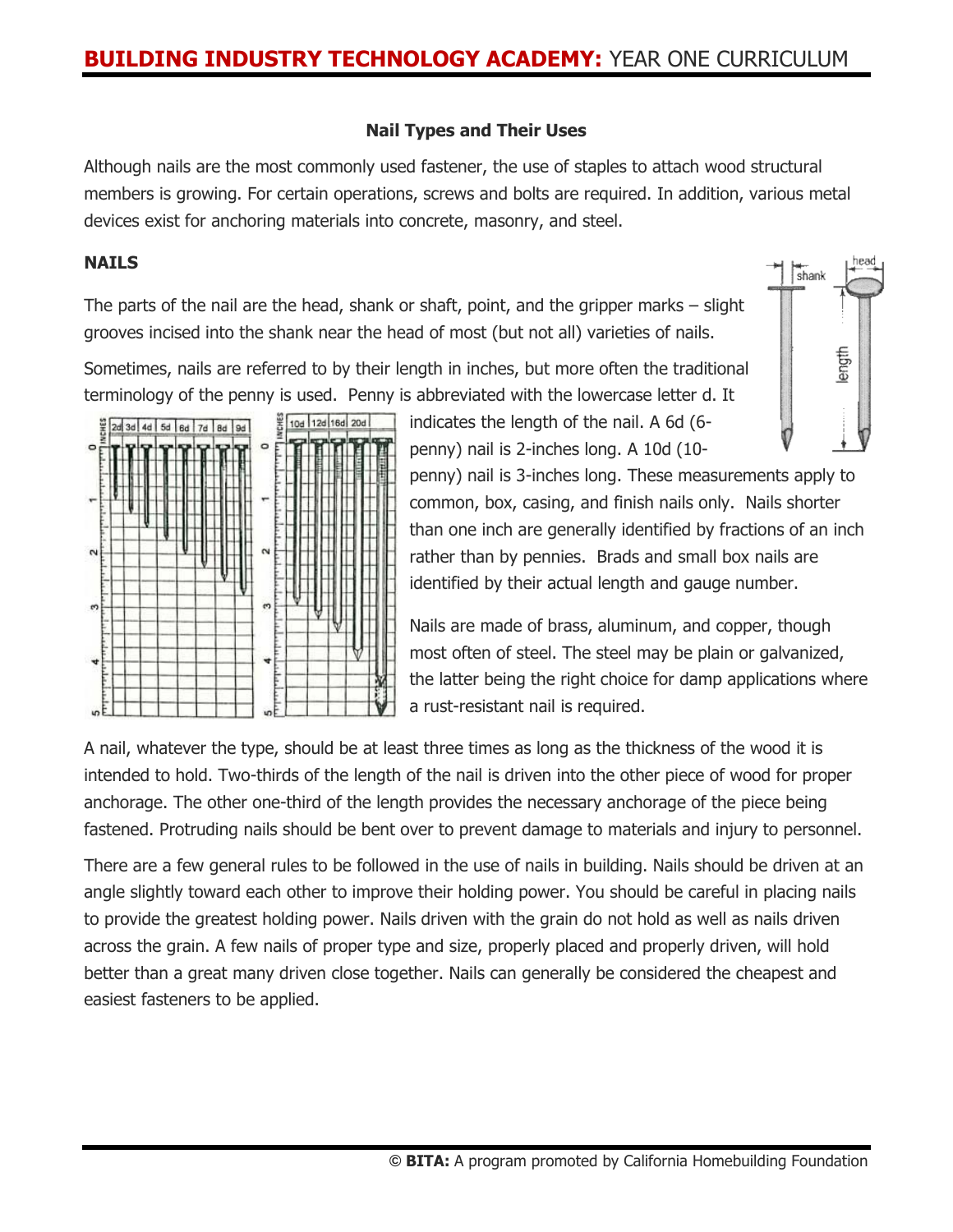## **BUILDING INDUSTRY TECHNOLOGY ACADEMY:** YEAR ONE CURRICULUM

#### **Basic Nail Types**

Nails, the most common type of metal fasteners, are available in a wide range of types and sizes. Wire nails are indeed the rule today, but not all wire nails are the same. They vary in size and in other ways as well.



**Common Nail -** As the name suggests, these are your everyday nails.

Used for rough construction work, the common nail can be purchased in lengths varying from one to six inches (2d to 60d). The largest common nails are usually known as spikes.

**Box Nail -** These look like common nails but are thinner. This means they are less likely to cause splits in the wood; as they displace less wood, they also have less holding power, so are not generally used where structural strength is critical. Box nails are generally available in lengths from one inch to three and a half inches.

**Finishing Nail -** Finishing nails are (surprise, surprise) used for finish work. When the nail head will show in the final product (as with moldings, for example), finishing nails are often used because their barrel-shaped heads are small and can be driven below the surface of the wood using a nail set (a technique called countersinking). Finishing nails are generally available in lengths ranging from one to four inches (2d to 20d).

**Casing Nail -** A near relation of the finishing nail, the casing nail is slightly larger and has increased holding power. It is most often used for attaching moldings such as window and door casings where added strength is required.

**Brad -** Brads are essentially diminutive finishing nails, propor-tionately smaller in diameter and length (one inch or less). They are used in making frames, attaching plywood paneling, and in cabinet-work.

#### **Specialty Nails**

Various nails are manufactured for specific purposes, with differently proportioned and shaped heads and shafts. Some nails are specially coated with zinc, cement, or resin materials. Some have threading for increased holding power of the nails. Nails are made from many materials, such as iron, steel, copper, bronze, aluminum, and stainless steel.

**Annular Ring Nail** - Often sold in galvanized steel, annular ring nails are commonly used as siding nails, to hold clapboards or shingles in place, or for underlayment or paneling. They are thin, lined with rings for added holding power, and resistant to rust.

**Spiral Flooring Nail -** Spiral flooring nails feature a spiraled shaft and were traditionally used for nailing subfloors. Nail guns and the spe-cially designed nails used in them have superseded these nails in much construction work today.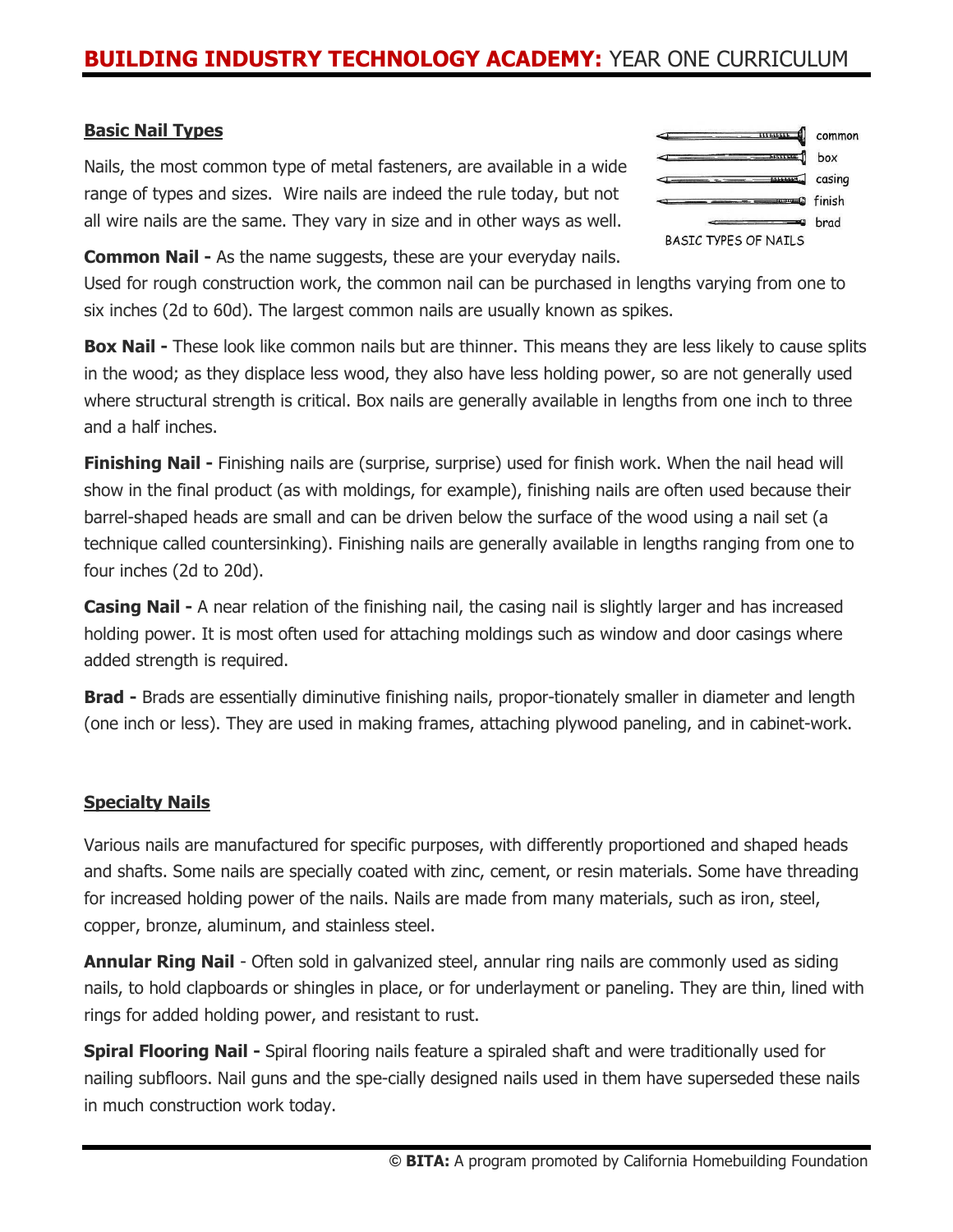# **BUILDING INDUSTRY TECHNOLOGY ACADEMY:** YEAR ONE CURRICULUM

**Duplex Nail** - This is a variation of the common nail. Featuring a second head formed a short distance down the shaft from the end of the nail, the duplex nail is used for temporary construction (like scaf-folding and staging) because it can be driven snug yet be easily removed.

**Roofing Nail -** Roofing nails have disproportionately large, round heads and heavier shafts for their length. They are designed to hold roofing materials in place, composition and asphalt- based materials. In order to resist rust, roofing nails are heavily gal-vanized or made of aluminum. Three-quarter inch to one-and-three- quarter-inch sizes are usual; the penny system is not used in reference to roofing nails.

**Drywall Nails -** Drywall nails, which feature rings on their shafts, are sold for hanging wallboard; their heads are traditionally driven slightly below the surface of the plaster panel (the hammer stroke creates a dimple that is then filled in with joint compound or plaster). Cement-coated nails are roughly the size and weight of box nails but are coated with a resin for added holding power. They're used to nail outside sheathing.

**Masonry Nail** - Several types of masonry nails are sold; all are designed to be driven into brick or concrete walls. These hard nails may be rectangular in section or have fluted shafts, but all are har-dened to resist bending and breaking as they are driven into almost rock-hard materials. Given the nature of masonry materials, be sure to wear safety glasses or goggles when nailing masonry nails, as flying chips pose a danger to your eyes.

**Cut Flooring Nail -** The lone surviving direct descendant of the once dominant cut nail is the flooring nail. These nails are large, strong, and are often used in a nailing machine.